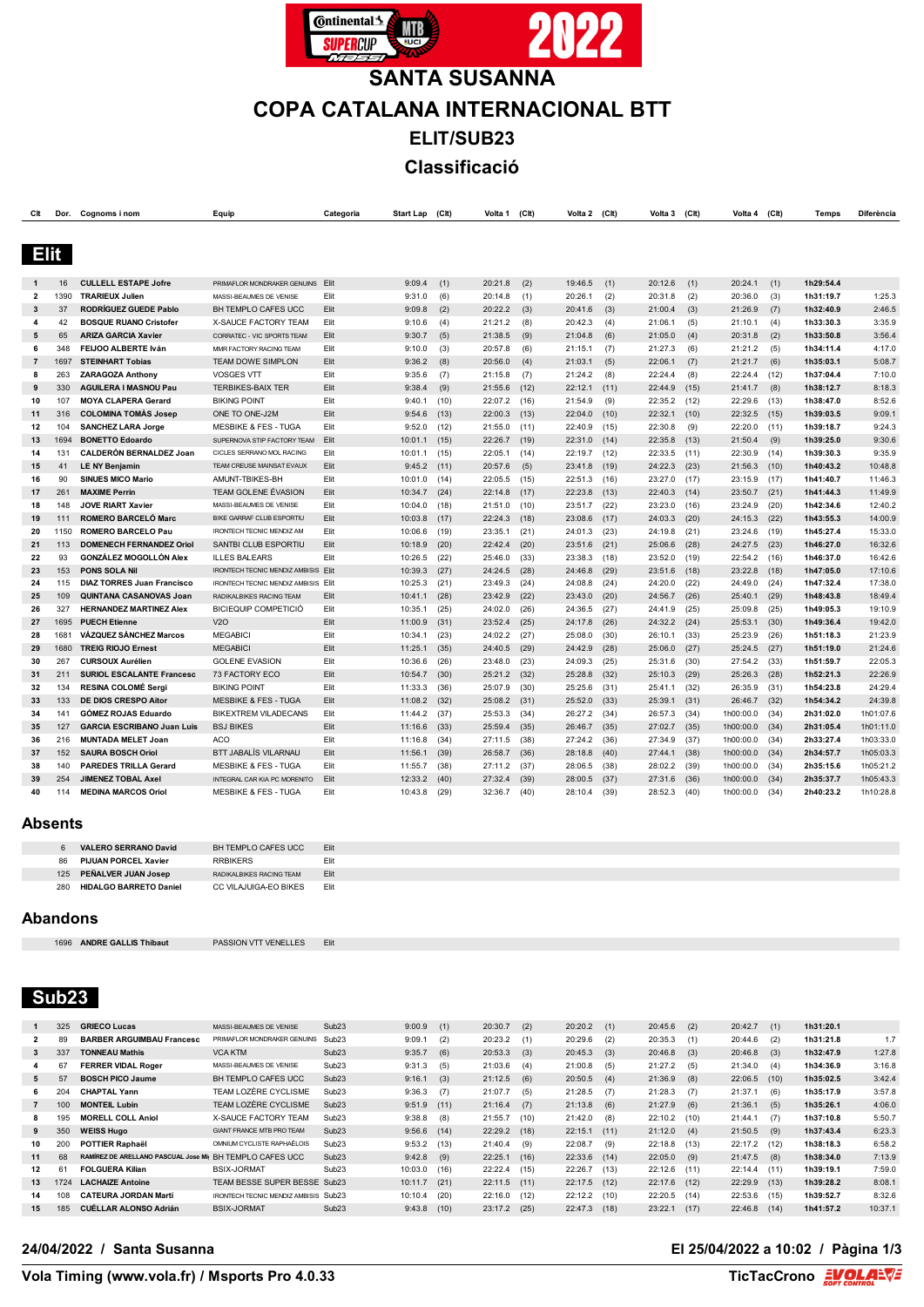

## **SANTA SUSANNA COPA CATALANA INTERNACIONAL BTT ELIT/SUB23 Classificació**

| <b>VILADELBOSCH Pau</b><br><b>TERBIKES-BAIX TER</b><br>Sub <sub>23</sub><br>10:06.6<br>23:02.2<br>23:28.3<br>1h42:18.7<br>183<br>(18)<br>22:54.8<br>(20)<br>22:46.8<br>(17)<br>(16)<br>(17)<br>16<br>1725<br><b>FILLIAT Brice</b><br>VELO CLUB AMBERTOIS<br>Sub <sub>23</sub><br>10:33.8<br>(28)<br>23:03.2<br>22:55.7<br>23:23.9<br>1h42:47.9<br>17<br>(21)<br>22:51.3<br>(19)<br>(15)<br>(16)<br><b>ARÁN CALONJA Martí</b><br>126<br><b>FERBIKESPRATS</b><br>Sub <sub>23</sub><br>23:52.7<br>1h42:50.9<br>18<br>9:52.5<br>(12)<br>22:27.6<br>(17)<br>22:59.4<br>(20)<br>23:38.7<br>(19)<br>(19)<br><b>CARVACHO SEVILLA Didac</b><br>24:58.8<br>1h42:54.9<br>19<br>59<br>Sub <sub>23</sub><br>9:21.8<br>(4)<br>21:28.0<br>(8)<br>23:01.3<br>(21)<br>24:05.0<br>(22)<br>(29)<br><b>IRONTECH TECNIC MENDIZ AMBISIS</b><br>117<br><b>BADIA Axel</b><br>IRONTECH TECNIC MENDIZ AMBISIS Sub23<br>(15)<br>22:21.8<br>24:12.7<br>25:03.7<br>1h44:13.9<br>20<br>10:01.5<br>(14)<br>22:34.2<br>(15)<br>(23)<br>(30)<br><b>SOLA BERGA Nil</b><br><b>BIKING POINT</b><br>1h45:10.2<br>21<br>205<br>Sub <sub>23</sub><br>10:06.1<br>22:47.0<br>23:10.4<br>24:22.3<br>24:44.4<br>(17)<br>(19)<br>(22)<br>(27)<br>(26)<br><b>COMA MACIÀ LIUC</b><br>22<br>194<br>IRONTECH TECNIC MENDIZ AMBISIS Sub23<br>10:22.7<br>(26)<br>23:25.1<br>(26)<br>23:23.0<br>(23)<br>23:27.4<br>(18)<br>24:38.6<br>(23)<br>1h45:16.8<br><b>ALAMAN MIER Alex</b><br>23<br>182<br>CICLES 02 SPECIALIZED<br>Sub <sub>23</sub><br>23:57.1<br>24:32.7<br>1h45:22.4<br>10:13.4<br>23:04.6<br>23:34.6<br>(20)<br>(22)<br>(23)<br>(24)<br>(21)<br>1698<br><b>BRUNELLO Vincent</b><br>PASSION VTT VENELLES<br>Sub <sub>23</sub><br>10:07.4<br>22:20.8<br>24:19.7<br>26:19.1<br>(33)<br>1h45:52.7<br>24<br>(19)<br>(13)<br>22:45.7<br>(16)<br>(25)<br>25<br><b>SANCHEZ Santi</b><br>Sub <sub>23</sub><br>10:26.7<br>23:59.2<br>24:49.3<br>1h46:18.4<br>184<br>(27)<br>23:13.4<br>23:49.8<br>(25)<br>(28)<br>RADIKALBIKES RACING TEAM<br>(24)<br>(21)<br>Sub <sub>23</sub><br>72<br><b>ANCION HAVET Stefan</b><br><b>JORMA BIKE ACA</b><br>10:14.3<br>(22)<br>24:12.4<br>(28)<br>24:32.4<br>(29)<br>24:34.3<br>(22)<br>1h46:37.5<br>26<br>(24)<br>23:04.1<br>27<br>Sub <sub>23</sub><br>271<br><b>GAJA CAPDEVILA Miquel</b><br>NINETA BIKE TEAM<br>10:19.6<br>24:27.7<br>24:15.6<br>23:52.4<br>1h46:59.3<br>(25)<br>24:04.0<br>(29)<br>(30)<br>(24)<br>(18)<br><b>COURBIERE Tom</b><br>1h47:32.3<br>28<br>197<br>Sub <sub>23</sub><br>10:41.0<br>(31)<br>23:44.3<br>(27)<br>23:58.6<br>(26)<br>24:26.6<br>24:41.8<br>(28)<br>(24)<br>TEAM VTT AVERNTURE PIOLENC<br><b>LESCAR VS</b><br>29<br><b>ANTOINE Ladet</b><br>Sub <sub>23</sub><br>10:35.4<br>(28)<br>(27)<br>24:20.6<br>24:43.7<br>1h47:45.6<br>159<br>(30)<br>24:00.3<br>24:05.6<br>(26)<br>(25)<br><b>COPADO VILLARET Gerard</b><br><b>BIKING POINT</b><br>Sub <sub>23</sub><br>1h49:23.0<br>30<br>123<br>10:34.7<br>(29)<br>25:06.9<br>(34)<br>24:23.9<br>(29)<br>24:54.2<br>24:23.3<br>(20)<br>(31)<br><b>MASANA MASANA Marc</b><br>LA TORRETA BIKE<br>Sub <sub>23</sub><br>31<br>181<br>24:21.1<br>24:57.3<br>24:38.5<br>26:39.9<br>1h50:50.9<br>10:14.1<br>(23)<br>(30)<br>(31)<br>(30)<br>(34)<br><b>COLOMINA TOMAS Roger</b><br>1699<br>ONE TO ONE-J2M<br>Sub <sub>23</sub><br>11:25.8<br>(36)<br>24:39.6<br>25:00.2<br>24:49.0<br>(27)<br>1h51:25.6<br>32<br>(32)<br>(32)<br>25:31.0<br>(32)<br>33<br>341<br><b>TEMPRANO FERNANDEZ Martí</b><br><b>BICI 3.0</b><br>Sub <sub>23</sub><br>24:29.7<br>25:50.2<br>25:32.5<br>1h52:08.8<br>11:00.5<br>(34)<br>(31)<br>25:15.9<br>(33)<br>(34)<br>(31) | 10:58.6<br>11:27.8<br>11:30.8<br>11:34.8<br>12:53.8<br>13:50.1<br>13:56.7<br>14:02.3<br>14:32.6<br>14:58.3 |
|------------------------------------------------------------------------------------------------------------------------------------------------------------------------------------------------------------------------------------------------------------------------------------------------------------------------------------------------------------------------------------------------------------------------------------------------------------------------------------------------------------------------------------------------------------------------------------------------------------------------------------------------------------------------------------------------------------------------------------------------------------------------------------------------------------------------------------------------------------------------------------------------------------------------------------------------------------------------------------------------------------------------------------------------------------------------------------------------------------------------------------------------------------------------------------------------------------------------------------------------------------------------------------------------------------------------------------------------------------------------------------------------------------------------------------------------------------------------------------------------------------------------------------------------------------------------------------------------------------------------------------------------------------------------------------------------------------------------------------------------------------------------------------------------------------------------------------------------------------------------------------------------------------------------------------------------------------------------------------------------------------------------------------------------------------------------------------------------------------------------------------------------------------------------------------------------------------------------------------------------------------------------------------------------------------------------------------------------------------------------------------------------------------------------------------------------------------------------------------------------------------------------------------------------------------------------------------------------------------------------------------------------------------------------------------------------------------------------------------------------------------------------------------------------------------------------------------------------------------------------------------------------------------------------------------------------------------------------------------------------------------------------------------------------------------------------------------------------------------------------------------------------------------------------------------------------------------------------------------------------------------------------------------------------------------------------------------------------------------------------------------------------------------------------------------------------------------------------------------------------------------------------------------------------------------------------------------------------------------------------|------------------------------------------------------------------------------------------------------------|
|                                                                                                                                                                                                                                                                                                                                                                                                                                                                                                                                                                                                                                                                                                                                                                                                                                                                                                                                                                                                                                                                                                                                                                                                                                                                                                                                                                                                                                                                                                                                                                                                                                                                                                                                                                                                                                                                                                                                                                                                                                                                                                                                                                                                                                                                                                                                                                                                                                                                                                                                                                                                                                                                                                                                                                                                                                                                                                                                                                                                                                                                                                                                                                                                                                                                                                                                                                                                                                                                                                                                                                                                                        |                                                                                                            |
|                                                                                                                                                                                                                                                                                                                                                                                                                                                                                                                                                                                                                                                                                                                                                                                                                                                                                                                                                                                                                                                                                                                                                                                                                                                                                                                                                                                                                                                                                                                                                                                                                                                                                                                                                                                                                                                                                                                                                                                                                                                                                                                                                                                                                                                                                                                                                                                                                                                                                                                                                                                                                                                                                                                                                                                                                                                                                                                                                                                                                                                                                                                                                                                                                                                                                                                                                                                                                                                                                                                                                                                                                        |                                                                                                            |
|                                                                                                                                                                                                                                                                                                                                                                                                                                                                                                                                                                                                                                                                                                                                                                                                                                                                                                                                                                                                                                                                                                                                                                                                                                                                                                                                                                                                                                                                                                                                                                                                                                                                                                                                                                                                                                                                                                                                                                                                                                                                                                                                                                                                                                                                                                                                                                                                                                                                                                                                                                                                                                                                                                                                                                                                                                                                                                                                                                                                                                                                                                                                                                                                                                                                                                                                                                                                                                                                                                                                                                                                                        |                                                                                                            |
|                                                                                                                                                                                                                                                                                                                                                                                                                                                                                                                                                                                                                                                                                                                                                                                                                                                                                                                                                                                                                                                                                                                                                                                                                                                                                                                                                                                                                                                                                                                                                                                                                                                                                                                                                                                                                                                                                                                                                                                                                                                                                                                                                                                                                                                                                                                                                                                                                                                                                                                                                                                                                                                                                                                                                                                                                                                                                                                                                                                                                                                                                                                                                                                                                                                                                                                                                                                                                                                                                                                                                                                                                        |                                                                                                            |
|                                                                                                                                                                                                                                                                                                                                                                                                                                                                                                                                                                                                                                                                                                                                                                                                                                                                                                                                                                                                                                                                                                                                                                                                                                                                                                                                                                                                                                                                                                                                                                                                                                                                                                                                                                                                                                                                                                                                                                                                                                                                                                                                                                                                                                                                                                                                                                                                                                                                                                                                                                                                                                                                                                                                                                                                                                                                                                                                                                                                                                                                                                                                                                                                                                                                                                                                                                                                                                                                                                                                                                                                                        |                                                                                                            |
|                                                                                                                                                                                                                                                                                                                                                                                                                                                                                                                                                                                                                                                                                                                                                                                                                                                                                                                                                                                                                                                                                                                                                                                                                                                                                                                                                                                                                                                                                                                                                                                                                                                                                                                                                                                                                                                                                                                                                                                                                                                                                                                                                                                                                                                                                                                                                                                                                                                                                                                                                                                                                                                                                                                                                                                                                                                                                                                                                                                                                                                                                                                                                                                                                                                                                                                                                                                                                                                                                                                                                                                                                        |                                                                                                            |
|                                                                                                                                                                                                                                                                                                                                                                                                                                                                                                                                                                                                                                                                                                                                                                                                                                                                                                                                                                                                                                                                                                                                                                                                                                                                                                                                                                                                                                                                                                                                                                                                                                                                                                                                                                                                                                                                                                                                                                                                                                                                                                                                                                                                                                                                                                                                                                                                                                                                                                                                                                                                                                                                                                                                                                                                                                                                                                                                                                                                                                                                                                                                                                                                                                                                                                                                                                                                                                                                                                                                                                                                                        |                                                                                                            |
|                                                                                                                                                                                                                                                                                                                                                                                                                                                                                                                                                                                                                                                                                                                                                                                                                                                                                                                                                                                                                                                                                                                                                                                                                                                                                                                                                                                                                                                                                                                                                                                                                                                                                                                                                                                                                                                                                                                                                                                                                                                                                                                                                                                                                                                                                                                                                                                                                                                                                                                                                                                                                                                                                                                                                                                                                                                                                                                                                                                                                                                                                                                                                                                                                                                                                                                                                                                                                                                                                                                                                                                                                        |                                                                                                            |
|                                                                                                                                                                                                                                                                                                                                                                                                                                                                                                                                                                                                                                                                                                                                                                                                                                                                                                                                                                                                                                                                                                                                                                                                                                                                                                                                                                                                                                                                                                                                                                                                                                                                                                                                                                                                                                                                                                                                                                                                                                                                                                                                                                                                                                                                                                                                                                                                                                                                                                                                                                                                                                                                                                                                                                                                                                                                                                                                                                                                                                                                                                                                                                                                                                                                                                                                                                                                                                                                                                                                                                                                                        |                                                                                                            |
|                                                                                                                                                                                                                                                                                                                                                                                                                                                                                                                                                                                                                                                                                                                                                                                                                                                                                                                                                                                                                                                                                                                                                                                                                                                                                                                                                                                                                                                                                                                                                                                                                                                                                                                                                                                                                                                                                                                                                                                                                                                                                                                                                                                                                                                                                                                                                                                                                                                                                                                                                                                                                                                                                                                                                                                                                                                                                                                                                                                                                                                                                                                                                                                                                                                                                                                                                                                                                                                                                                                                                                                                                        |                                                                                                            |
|                                                                                                                                                                                                                                                                                                                                                                                                                                                                                                                                                                                                                                                                                                                                                                                                                                                                                                                                                                                                                                                                                                                                                                                                                                                                                                                                                                                                                                                                                                                                                                                                                                                                                                                                                                                                                                                                                                                                                                                                                                                                                                                                                                                                                                                                                                                                                                                                                                                                                                                                                                                                                                                                                                                                                                                                                                                                                                                                                                                                                                                                                                                                                                                                                                                                                                                                                                                                                                                                                                                                                                                                                        |                                                                                                            |
|                                                                                                                                                                                                                                                                                                                                                                                                                                                                                                                                                                                                                                                                                                                                                                                                                                                                                                                                                                                                                                                                                                                                                                                                                                                                                                                                                                                                                                                                                                                                                                                                                                                                                                                                                                                                                                                                                                                                                                                                                                                                                                                                                                                                                                                                                                                                                                                                                                                                                                                                                                                                                                                                                                                                                                                                                                                                                                                                                                                                                                                                                                                                                                                                                                                                                                                                                                                                                                                                                                                                                                                                                        | 15:17.4                                                                                                    |
|                                                                                                                                                                                                                                                                                                                                                                                                                                                                                                                                                                                                                                                                                                                                                                                                                                                                                                                                                                                                                                                                                                                                                                                                                                                                                                                                                                                                                                                                                                                                                                                                                                                                                                                                                                                                                                                                                                                                                                                                                                                                                                                                                                                                                                                                                                                                                                                                                                                                                                                                                                                                                                                                                                                                                                                                                                                                                                                                                                                                                                                                                                                                                                                                                                                                                                                                                                                                                                                                                                                                                                                                                        | 15:39.2                                                                                                    |
|                                                                                                                                                                                                                                                                                                                                                                                                                                                                                                                                                                                                                                                                                                                                                                                                                                                                                                                                                                                                                                                                                                                                                                                                                                                                                                                                                                                                                                                                                                                                                                                                                                                                                                                                                                                                                                                                                                                                                                                                                                                                                                                                                                                                                                                                                                                                                                                                                                                                                                                                                                                                                                                                                                                                                                                                                                                                                                                                                                                                                                                                                                                                                                                                                                                                                                                                                                                                                                                                                                                                                                                                                        | 16:12.2                                                                                                    |
|                                                                                                                                                                                                                                                                                                                                                                                                                                                                                                                                                                                                                                                                                                                                                                                                                                                                                                                                                                                                                                                                                                                                                                                                                                                                                                                                                                                                                                                                                                                                                                                                                                                                                                                                                                                                                                                                                                                                                                                                                                                                                                                                                                                                                                                                                                                                                                                                                                                                                                                                                                                                                                                                                                                                                                                                                                                                                                                                                                                                                                                                                                                                                                                                                                                                                                                                                                                                                                                                                                                                                                                                                        | 16:25.5                                                                                                    |
|                                                                                                                                                                                                                                                                                                                                                                                                                                                                                                                                                                                                                                                                                                                                                                                                                                                                                                                                                                                                                                                                                                                                                                                                                                                                                                                                                                                                                                                                                                                                                                                                                                                                                                                                                                                                                                                                                                                                                                                                                                                                                                                                                                                                                                                                                                                                                                                                                                                                                                                                                                                                                                                                                                                                                                                                                                                                                                                                                                                                                                                                                                                                                                                                                                                                                                                                                                                                                                                                                                                                                                                                                        | 18:02.9                                                                                                    |
|                                                                                                                                                                                                                                                                                                                                                                                                                                                                                                                                                                                                                                                                                                                                                                                                                                                                                                                                                                                                                                                                                                                                                                                                                                                                                                                                                                                                                                                                                                                                                                                                                                                                                                                                                                                                                                                                                                                                                                                                                                                                                                                                                                                                                                                                                                                                                                                                                                                                                                                                                                                                                                                                                                                                                                                                                                                                                                                                                                                                                                                                                                                                                                                                                                                                                                                                                                                                                                                                                                                                                                                                                        | 19:30.8                                                                                                    |
|                                                                                                                                                                                                                                                                                                                                                                                                                                                                                                                                                                                                                                                                                                                                                                                                                                                                                                                                                                                                                                                                                                                                                                                                                                                                                                                                                                                                                                                                                                                                                                                                                                                                                                                                                                                                                                                                                                                                                                                                                                                                                                                                                                                                                                                                                                                                                                                                                                                                                                                                                                                                                                                                                                                                                                                                                                                                                                                                                                                                                                                                                                                                                                                                                                                                                                                                                                                                                                                                                                                                                                                                                        | 20:05.5                                                                                                    |
|                                                                                                                                                                                                                                                                                                                                                                                                                                                                                                                                                                                                                                                                                                                                                                                                                                                                                                                                                                                                                                                                                                                                                                                                                                                                                                                                                                                                                                                                                                                                                                                                                                                                                                                                                                                                                                                                                                                                                                                                                                                                                                                                                                                                                                                                                                                                                                                                                                                                                                                                                                                                                                                                                                                                                                                                                                                                                                                                                                                                                                                                                                                                                                                                                                                                                                                                                                                                                                                                                                                                                                                                                        | 20:48.7                                                                                                    |
| <b>TORRES CAMACHO Alberto</b><br>Sub <sub>23</sub><br>1h52:46.0<br>FES BICL3-TUGA<br>10:59.3<br>25:30.4<br>25:39.0<br>25:42.5<br>34<br>175<br>(33)<br>24:54.8<br>(33)<br>(34)<br>(33)<br>(32)                                                                                                                                                                                                                                                                                                                                                                                                                                                                                                                                                                                                                                                                                                                                                                                                                                                                                                                                                                                                                                                                                                                                                                                                                                                                                                                                                                                                                                                                                                                                                                                                                                                                                                                                                                                                                                                                                                                                                                                                                                                                                                                                                                                                                                                                                                                                                                                                                                                                                                                                                                                                                                                                                                                                                                                                                                                                                                                                                                                                                                                                                                                                                                                                                                                                                                                                                                                                                          | 21:25.9                                                                                                    |
| Sub <sub>23</sub><br>1h00:00.0<br>2h32:17.5<br>35<br>203<br>SANCHEZ-PALENCIA CRESPO Pol<br>LA TORRETA BIKE<br>11:32.9<br>(38)<br>27:04.4<br>(36)<br>26:50.4<br>(36)<br>(35)<br>26:49.8<br>(35)                                                                                                                                                                                                                                                                                                                                                                                                                                                                                                                                                                                                                                                                                                                                                                                                                                                                                                                                                                                                                                                                                                                                                                                                                                                                                                                                                                                                                                                                                                                                                                                                                                                                                                                                                                                                                                                                                                                                                                                                                                                                                                                                                                                                                                                                                                                                                                                                                                                                                                                                                                                                                                                                                                                                                                                                                                                                                                                                                                                                                                                                                                                                                                                                                                                                                                                                                                                                                         | 1h00:57.4                                                                                                  |
| <b>FRIGOLA SANCHEZ Xavier</b><br>Sub <sub>23</sub><br>26:20.8<br>2h32:35.4<br>36<br>210<br><b>IRONTECH TECNIC MENDIZ AM</b><br>10:43.8<br>(32)<br>25:51.7<br>(35)<br>(35)<br>29:39.1<br>(37)<br>1h00:00.0<br>(35)                                                                                                                                                                                                                                                                                                                                                                                                                                                                                                                                                                                                                                                                                                                                                                                                                                                                                                                                                                                                                                                                                                                                                                                                                                                                                                                                                                                                                                                                                                                                                                                                                                                                                                                                                                                                                                                                                                                                                                                                                                                                                                                                                                                                                                                                                                                                                                                                                                                                                                                                                                                                                                                                                                                                                                                                                                                                                                                                                                                                                                                                                                                                                                                                                                                                                                                                                                                                      | 1h01:15.3                                                                                                  |
| <b>ROCA TRIAS Marti</b><br>Sub <sub>23</sub><br>11:25.5<br>1h00:00.0<br>2h37:36.5<br>37<br>1152<br>(35)<br>27:28.8<br>(37)<br>28:07.5<br>(37)<br>30:34.7<br>(38)<br>(35)<br><b>IRONTECH TECNIC MENDIZ AM</b>                                                                                                                                                                                                                                                                                                                                                                                                                                                                                                                                                                                                                                                                                                                                                                                                                                                                                                                                                                                                                                                                                                                                                                                                                                                                                                                                                                                                                                                                                                                                                                                                                                                                                                                                                                                                                                                                                                                                                                                                                                                                                                                                                                                                                                                                                                                                                                                                                                                                                                                                                                                                                                                                                                                                                                                                                                                                                                                                                                                                                                                                                                                                                                                                                                                                                                                                                                                                           | 1h06:16.4                                                                                                  |
| Sub <sub>23</sub><br>2h38:54.3<br>38<br>343<br><b>SANZ VILA Oriol</b><br>11:28.7<br>(37)<br>29:16.2<br>(38)<br>29:09.4<br>29:00.0<br>1h00:00.0<br>(38)<br>(36)<br>(35)<br><b>KENDA-BICIOCASION BARCELC</b>                                                                                                                                                                                                                                                                                                                                                                                                                                                                                                                                                                                                                                                                                                                                                                                                                                                                                                                                                                                                                                                                                                                                                                                                                                                                                                                                                                                                                                                                                                                                                                                                                                                                                                                                                                                                                                                                                                                                                                                                                                                                                                                                                                                                                                                                                                                                                                                                                                                                                                                                                                                                                                                                                                                                                                                                                                                                                                                                                                                                                                                                                                                                                                                                                                                                                                                                                                                                             | 1h07:34.2                                                                                                  |
| 39<br><b>VIDAL DOMINGUEZ Marc</b><br>LA TORRETA BIKE<br>Sub <sub>23</sub><br>11:57.4<br>(39)<br>30:06.9<br>32:45.5<br>1h00:00.0<br>150<br>(39)<br>29:31.0<br>(40)<br>(40)<br>(35)<br>2h44:20.8                                                                                                                                                                                                                                                                                                                                                                                                                                                                                                                                                                                                                                                                                                                                                                                                                                                                                                                                                                                                                                                                                                                                                                                                                                                                                                                                                                                                                                                                                                                                                                                                                                                                                                                                                                                                                                                                                                                                                                                                                                                                                                                                                                                                                                                                                                                                                                                                                                                                                                                                                                                                                                                                                                                                                                                                                                                                                                                                                                                                                                                                                                                                                                                                                                                                                                                                                                                                                         | 1h13:00.7                                                                                                  |
| <b>TRAN MAU THEM Benjamin</b><br>32:22.3<br>1h00:00.0<br>1151<br>BEZIERS MEDITERRANÉE CYCLISME Sub23<br>12:52.6<br>(41)<br>30:34.7<br>30:23.0<br>(41)<br>(39)<br>2h46:12.6<br>40<br>(41)<br>(35)                                                                                                                                                                                                                                                                                                                                                                                                                                                                                                                                                                                                                                                                                                                                                                                                                                                                                                                                                                                                                                                                                                                                                                                                                                                                                                                                                                                                                                                                                                                                                                                                                                                                                                                                                                                                                                                                                                                                                                                                                                                                                                                                                                                                                                                                                                                                                                                                                                                                                                                                                                                                                                                                                                                                                                                                                                                                                                                                                                                                                                                                                                                                                                                                                                                                                                                                                                                                                       | 1h14:52.5                                                                                                  |
| <b>ARIZA CORTÉS David</b><br><b>LA TORRETA BIKE</b><br>142<br>Sub <sub>23</sub><br>12:33.6<br>2h48:17.9<br>(40)<br>29:38.5<br>(40)<br>29:44.8<br>(39)<br>36:21.0<br>(42)<br>1h00:00.0<br>(35)<br>41                                                                                                                                                                                                                                                                                                                                                                                                                                                                                                                                                                                                                                                                                                                                                                                                                                                                                                                                                                                                                                                                                                                                                                                                                                                                                                                                                                                                                                                                                                                                                                                                                                                                                                                                                                                                                                                                                                                                                                                                                                                                                                                                                                                                                                                                                                                                                                                                                                                                                                                                                                                                                                                                                                                                                                                                                                                                                                                                                                                                                                                                                                                                                                                                                                                                                                                                                                                                                    | 1h16:57.8                                                                                                  |
| PAGÈS LAVANDERO Gerard<br><b>BICIEQUIP COMPETICIÓ</b><br>191<br>Sub <sub>23</sub><br>3h01:08.6<br>42<br>13:28.7<br>(42)<br>33:32.9<br>(42)<br>38:05.4<br>(42)<br>36:01.6<br>(41)<br>1h00:00.0<br>(35)                                                                                                                                                                                                                                                                                                                                                                                                                                                                                                                                                                                                                                                                                                                                                                                                                                                                                                                                                                                                                                                                                                                                                                                                                                                                                                                                                                                                                                                                                                                                                                                                                                                                                                                                                                                                                                                                                                                                                                                                                                                                                                                                                                                                                                                                                                                                                                                                                                                                                                                                                                                                                                                                                                                                                                                                                                                                                                                                                                                                                                                                                                                                                                                                                                                                                                                                                                                                                  | 1h29:48.5                                                                                                  |

#### **Absents**

| <b>VILARDELL TORRA Marc</b> | <b>IRONTECH TECNIC MENDIZ AM</b> | Sub23 |
|-----------------------------|----------------------------------|-------|

#### **Abandons**

| 106  | JORDAN PRIEGO Brian                | <b>BIKING POINT</b>         | Sub23             |
|------|------------------------------------|-----------------------------|-------------------|
| 202  | <b>MACIAS RUZ Arnau</b>            | 2RODES GRUP AMSA            | Sub <sub>23</sub> |
| 215  | <b>TRIAS SANCHO Joan</b>           | <b>BICIEQUIP COMPETICIÓ</b> | Sub <sub>23</sub> |
| 265  | <b>SOULA Thibault</b>              | <b>TEAM VOSGES VTT</b>      | Sub <sub>23</sub> |
| 338  | <b>LONGHITANO RIERA Iván Aitor</b> | <b>ISB - ERBOS BIKES</b>    | Sub23             |
| 1684 | <b>CANAL ARGERICH Miguel</b>       | MIG SEGRE BIKE CLUB         | Sub <sub>23</sub> |
| 1693 | <b>AMOUYAL Koren</b>               | <b>SR</b>                   | Sub23             |
|      |                                    |                             |                   |

## **Elit / Sub23**

| $\mathbf{1}$        | 16   | <b>CULLELL ESTAPE Jofre</b>                             | PRIMAFLOR MONDRAKER GENUINS Flit            |                   | 9:09.4  | (3)  | 20:21.8 | (2)  | 19:46.5 | (1)  | 20:12.6 | (1)  | 20:24.1 | (1)  | 1h29:54.4 |         |
|---------------------|------|---------------------------------------------------------|---------------------------------------------|-------------------|---------|------|---------|------|---------|------|---------|------|---------|------|-----------|---------|
| $\overline{2}$      | 1390 | <b>TRARIEUX Julien</b>                                  | MASSI-BEAUMES DE VENISE                     | Elit              | 9:31.0  | (10) | 20:14.8 | (1)  | 20:26.1 | (3)  | 20:31.8 | (2)  | 20:36.0 | (3)  | 1h31:19.7 | 1:25.3  |
| $\mathbf{3}$        | 325  | <b>GRIECO Lucas</b>                                     | MASSI-BEAUMES DE VENISE                     | Sub <sub>23</sub> | 9:00.9  | (1)  | 20:30.7 | (5)  | 20:20.2 | (2)  | 20:45.6 | (4)  | 20:42.7 | (4)  | 1h31:20.1 | 1:25.7  |
| $\overline{\bf{4}}$ | 89   | <b>BARBER ARGUIMBAU Francesc</b>                        | PRIMAFLOR MONDRAKER GENUINS                 | Sub <sub>23</sub> | 9:09.1  | (2)  | 20:23.2 | (4)  | 20:29.6 | (4)  | 20:35.3 | (3)  | 20:44.6 | (5)  | 1h31:21.8 | 1:27.4  |
| 5                   | 37   | <b>RODRÍGUEZ GUEDE Pablo</b>                            | BH TEMPLO CAFES UCC                         | Elit              | 9:09.8  | (4)  | 20:22.2 | (3)  | 20:41.6 | (5)  | 21:00.4 | (6)  | 21:26.9 | (10) | 1h32:40.9 | 2:46.5  |
| 6                   | 337  | <b>TONNEAU Mathis</b>                                   | <b>VCA KTM</b>                              | Sub <sub>23</sub> | 9:35.7  | (13) | 20:53.3 | (6)  | 20:45.3 | (7)  | 20:46.8 | (5)  | 20:46.8 | (6)  | 1h32:47.9 | 2:53.5  |
| $\overline{7}$      | 42   | <b>BOSQUE RUANO Cristofer</b>                           | <b>X-SAUCE FACTORY TEAM</b>                 | Elit              | 9:10.6  | (6)  | 21:21.2 | (15) | 20:42.3 | (6)  | 21:06.1 | (8)  | 21:10.1 | (7)  | 1h33:30.3 | 3:35.9  |
| -8                  | 65   | ARIZA GARCIA Xavier                                     | CORRATEC - VIC SPORTS TEAM                  | Elit              | 9:30.7  | (9)  | 21:38.5 | (17) | 21:04.8 | (11) | 21:05.0 | (7)  | 20:31.8 | (2)  | 1h33:50.8 | 3:56.4  |
| 9                   | 348  | FEIJOO ALBERTE Iván                                     | MMR FACTORY RACING TEAM                     | Elit              | 9:10.0  | (5)  | 20:57.8 | (9)  | 21:15.1 | (13) | 21:27.3 | (11) | 21:21.2 | (8)  | 1h34:11.4 | 4:17.0  |
| 10                  | 67   | <b>FERRER VIDAL Roger</b>                               | MASSI-BEAUMES DE VENISE                     | Sub <sub>23</sub> | 9:31.3  | (11) | 21:03.6 | (10) | 21:00.8 | (9)  | 21:27.2 | (10) | 21:34.0 | (11) | 1h34:36.9 | 4:42.5  |
| 11                  | 57   | <b>BOSCH PICO Jaume</b>                                 | BH TEMPLO CAFES UCC                         | Sub <sub>23</sub> | 9:16.1  | (7)  | 21:12.5 | (12) | 20:50.5 | (8)  | 21:36.9 | (14) | 22:06.5 | (20) | 1h35:02.5 | 5:08.1  |
| 12                  | 1697 | <b>STEINHART Tobias</b>                                 | TEAM DOWE SIMPLON                           | Elit              | 9:36.2  | (14) | 20:56.0 | (7)  | 21:03.1 | (10) | 22:06.1 | (16) | 21:21.7 | (9)  | 1h35:03.1 | 5:08.7  |
| 13                  | 204  | <b>CHAPTAL Yann</b>                                     | TEAM LOZÈRE CYCLISME                        | Sub <sub>23</sub> | 9:36.3  | (15) | 21:07.7 | (11) | 21:28.5 | (15) | 21:28.3 | (13) | 21:37.1 | (13) | 1h35:17.9 | 5:23.5  |
| 14                  | 100  | <b>MONTEIL Lubin</b>                                    | TEAM LOZÈRE CYCLISME                        | Sub <sub>23</sub> | 9:51.9  | (22) | 21:16.4 | (14) | 21:13.8 | (12) | 21:27.9 | (12) | 21:36.1 | (12) | 1h35:26.1 | 5:31.7  |
| 15                  | 263  | <b>ZARAGOZA Anthony</b>                                 | <b>VOSGES VTT</b>                           | Elit              | 9:35.6  | (12) | 21:15.8 | (13) | 21:24.2 | (14) | 22:24.4 | (22) | 22:24.4 | (24) | 1h37:04.4 | 7:10.0  |
| 16                  | 195  | <b>MORELL COLL Aniol</b>                                | <b>X-SAUCE FACTORY TEAM</b>                 | Sub <sub>23</sub> | 9:38.8  | (17) | 21:55.7 | (22) | 21:42.0 | (16) | 22:10.2 | (17) | 21:44.1 | (15) | 1h37:10.8 | 7:16.4  |
| 17                  | 350  | <b>WEISS Hugo</b>                                       | <b>GIANT FRANCE MTB PRO TEAM</b>            | Sub <sub>23</sub> | 9:56.6  | (27) | 22:29.2 | (37) | 22:15.1 | (22) | 21:12.0 | (9)  | 21:50.5 | (18) | 1h37:43.4 | 7:49.0  |
| 18                  | 330  | <b>AGUILERA I MASNOU Pau</b>                            | <b>TERBIKES-BAIX TER</b>                    | Elit              | 9:38.4  | (16) | 21:55.6 | (21) | 22:12.1 | (20) | 22:44.9 | (29) | 21:41.7 | (14) | 1h38:12.7 | 8:18.3  |
| 19                  | 200  | <b>POTTIER Raphaël</b>                                  | OMNIUM CYCLISTE RAPHAËLOIS                  | Sub <sub>23</sub> | 9:53.2  | (25) | 21:40.4 | (18) | 22:08.7 | (19) | 22:18.8 | (20) | 22:17.2 | (22) | 1h38:18.3 | 8:23.9  |
| 20                  | 68   | RAMÍREZ DE ARELLANO PASCUAL Jose Mi BH TEMPLO CAFES UCC |                                             | Sub <sub>23</sub> | 9:42.8  | (19) | 22:25.1 | (34) | 22:33.6 | (28) | 22:05.0 | (15) | 21:47.5 | (16) | 1h38:34.0 | 8:39.6  |
| 21                  | 107  | <b>MOYA CLAPERA Gerard</b>                              | <b>BIKING POINT</b>                         | Elit              | 9:40.1  | (18) | 22:07.2 | (26) | 21:54.9 | (17) | 22:35.2 | (26) | 22:29.6 | (25) | 1h38:47.0 | 8:52.6  |
| 22                  | 316  | <b>COLOMINA TOMAS Josep</b>                             | ONE TO ONE-J2M                              | Elit              | 9:54.6  | (26) | 22:00.3 | (23) | 22:04.0 | (18) | 22:32.1 | (24) | 22:32.5 | (28) | 1h39:03.5 | 9:09.1  |
| 23                  | 104  | <b>SANCHEZ LARA Jorge</b>                               | <b>MESBIKE &amp; FES - TUGA</b>             | Elit              | 9:52.0  | (23) | 21:55.0 | (20) | 22:40.9 | (30) | 22:30.8 | (23) | 22:20.0 | (23) | 1h39:18.7 | 9:24.3  |
| 24                  | 61   | <b>FOLGUERA Kilian</b>                                  | <b>BSIX-JORMAT</b>                          | Sub <sub>23</sub> | 10:03.0 | (32) | 22:22.4 | (32) | 22:26.7 | (26) | 22:12.6 | (18) | 22:14.4 | (21) | 1h39:19.1 | 9:24.7  |
| 25                  | 1694 | <b>BONETTO Edoardo</b>                                  | SUPERNOVA STIP FACTORY TEAM                 | Elit              | 10:01.1 | (29) | 22:26.7 | (35) | 22:31.0 | (27) | 22:35.8 | (27) | 21:50.4 | (17) | 1h39:25.0 | 9:30.6  |
| 26                  | 1724 | <b>LACHAIZE Antoine</b>                                 | TEAM BESSE SUPER BESSE Sub23                |                   | 10:11.7 | (40) | 22:11.5 | (27) | 22:17.5 | (23) | 22:17.6 | (19) | 22:29.9 | (26) | 1h39:28.2 | 9:33.8  |
| 27                  | 131  | <b>CALDERÓN BERNALDEZ Joan</b>                          | CICLES SERRANO MOL RACING                   | Elit              | 10:01.1 | (29) | 22:05.1 | (24) | 22:19.7 | (24) | 22:33.5 | (25) | 22:30.9 | (27) | 1h39:30.3 | 9:35.9  |
| 28                  | 108  | <b>CATEURA JORDAN Martí</b>                             | <b>IRONTECH TECNIC MENDIZ AMBISIS Sub23</b> |                   | 10:10.4 | (39) | 22:16.0 | (29) | 22:12.2 | (21) | 22:20.5 | (21) | 22:53.6 | (30) | 1h39:52.7 | 9:58.3  |
| 29                  | 41   | <b>LE NY Benjamin</b>                                   | TEAM CREUSE MAINSAT EVAUX                   | Elit              | 9:45.2  | (21) | 20:57.6 | (8)  | 23:41.8 | (43) | 24:22.3 | (49) | 21:56.3 | (19) | 1h40:43.2 | 10:48.8 |
| 30                  | 90   | <b>SINUES MICO Mario</b>                                | AMUNT-TBIKES-BH                             | Elit              | 10:01.0 | (28) | 22:05.5 | (25) | 22:51.3 | (34) | 23:27.0 | (34) | 23:15.9 | (32) | 1h41:40.7 | 11:46.3 |

## **24/04/2022 / Santa Susanna El 25/04/2022 a 10:02 / Pàgina 2/3**